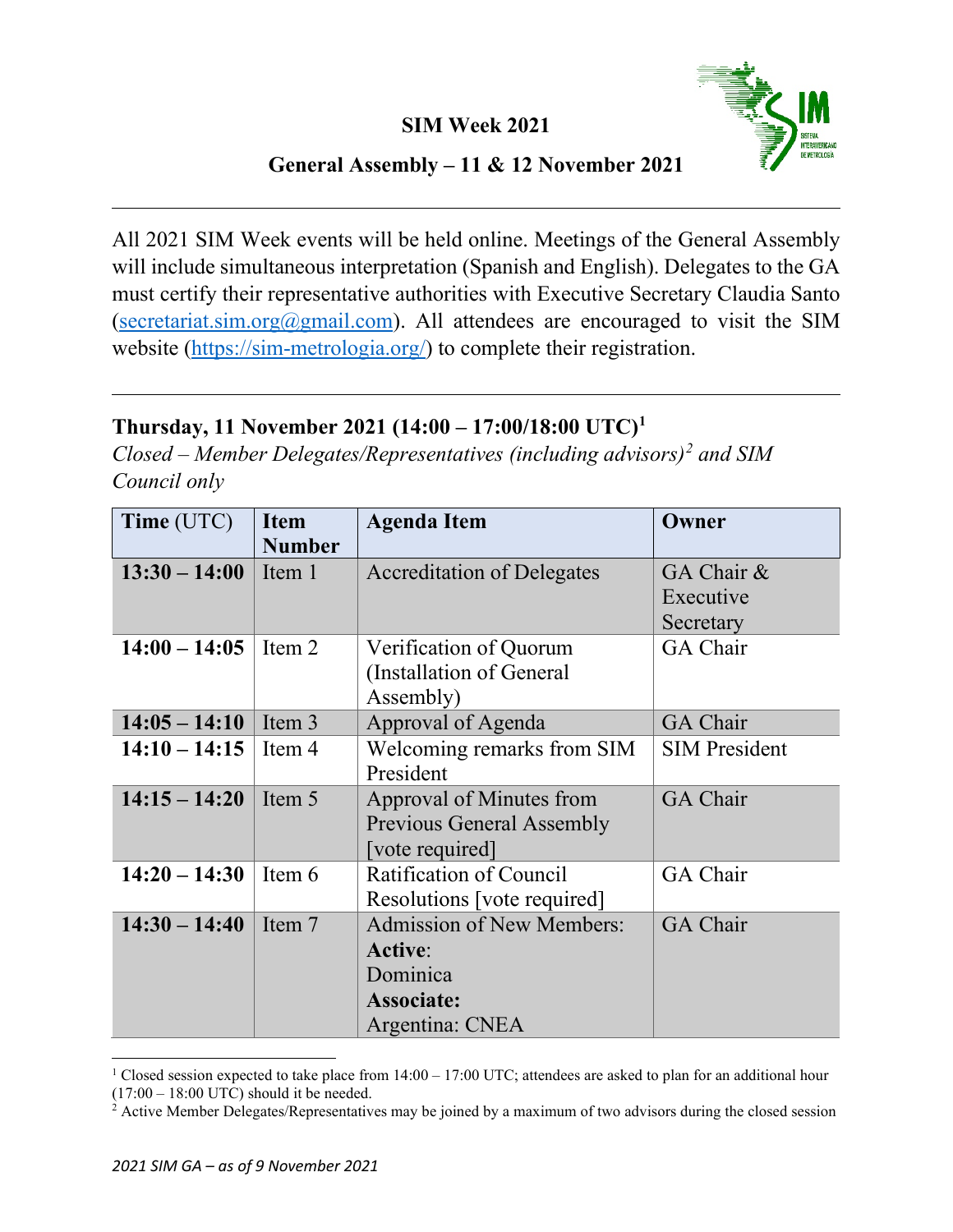| Time (UTC)      | <b>Item</b><br><b>Number</b> | <b>Agenda Item</b>                                                                                                                                                                                                                                                                               | Owner                                                                                             |
|-----------------|------------------------------|--------------------------------------------------------------------------------------------------------------------------------------------------------------------------------------------------------------------------------------------------------------------------------------------------|---------------------------------------------------------------------------------------------------|
|                 |                              | Brazil: Observatorio Nacional;<br><b>IRD</b><br>Costa Rica: Recope; Lametro-<br><b>ICE</b><br>Mexico: ININ; INECC<br><b>IAEA</b><br><b>Observers/Affiliate:</b><br><b>COPANT</b><br><b>IAAC</b>                                                                                                  |                                                                                                   |
| $14:40 - 15:30$ | Item 8                       | <b>SIM Bylaws:</b><br><b>Summary of Main Changes</b><br>$\bullet$<br>Presentation of Adoption<br>$\bullet$<br>Process.<br><b>Formal Voting</b><br>$\bullet$                                                                                                                                      | SIM President,<br>Claire Saundry;<br>Executive<br>Secretary, Claudia<br>Santo                     |
| <b>BREAK</b>    |                              |                                                                                                                                                                                                                                                                                                  |                                                                                                   |
| $16:00 - 16:30$ | Item 9                       | SIM finances and Membership<br>Fee Payments:<br>Report on<br>$\bullet$<br>Spending/Finances<br>Establishment of Policies on<br>$\bullet$<br>non-payment<br><b>Budget Priorities for 2022</b><br>$\bullet$<br><b>Fiscal Year</b><br>Vote required: Approval of<br>the Annual Balance<br>Presented | Anselm Gittens,<br><b>SLBS</b> (Fiscal<br>Commission),<br>Executive<br>Secretary, and GA<br>Chair |
| $16:30 - 16:45$ | Item $10$                    | <b>JCRB</b> Report                                                                                                                                                                                                                                                                               | TC Chair,<br>Salvador<br>Echeverría,                                                              |
| 16:45-17:00     | Item 11                      | <b>Other Business</b>                                                                                                                                                                                                                                                                            | GA Chair                                                                                          |
| 17:00           | Item 12                      | Adjourn                                                                                                                                                                                                                                                                                          |                                                                                                   |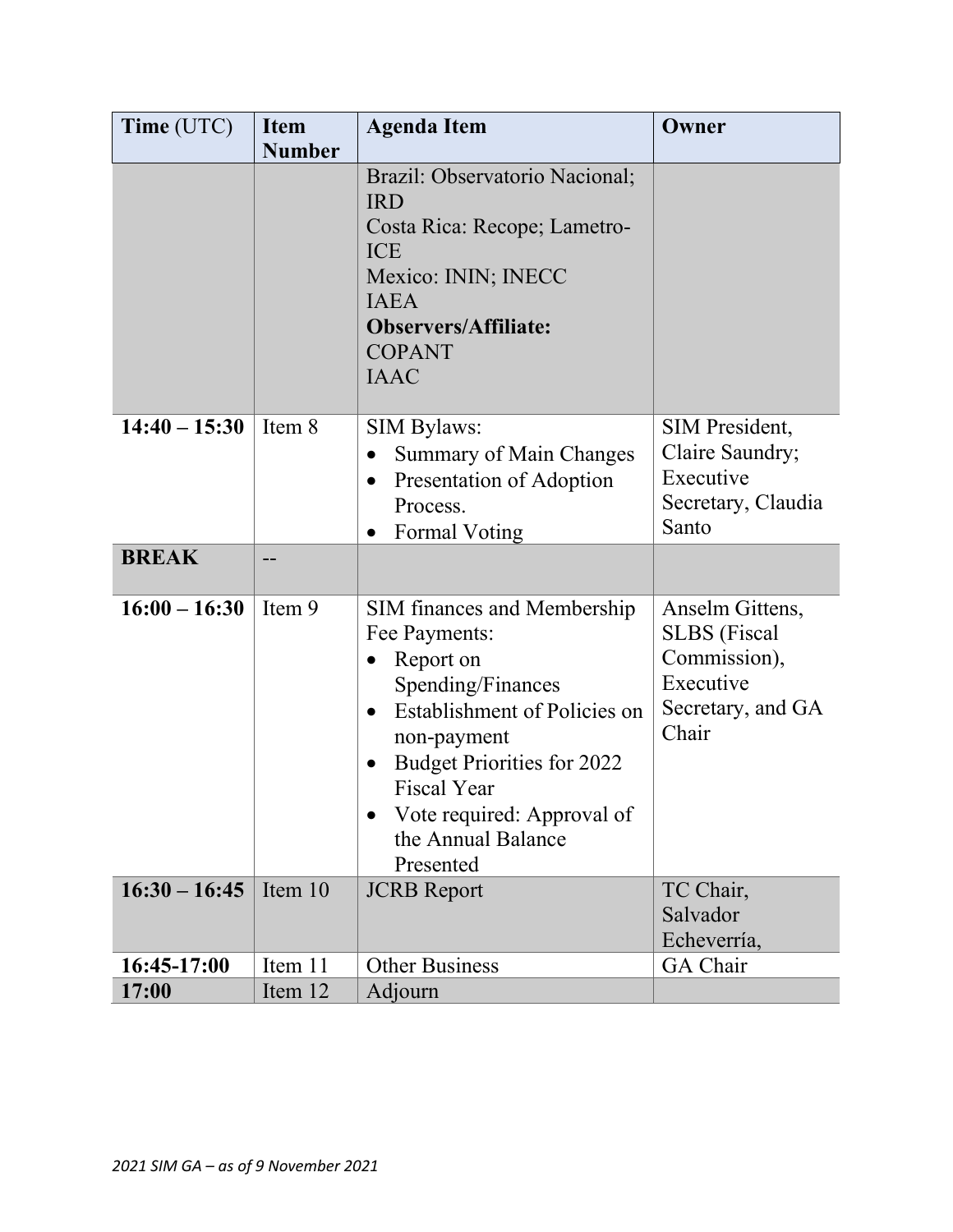## **Friday, 12 November 2021 (14:00 – 18:00 UTC)**

## *Open Session*

| Time (UTC)      | <b>Item</b><br><b>Number</b> | <b>Agenda Item</b>                                                                                                                                                                                                                      | Owner                                |
|-----------------|------------------------------|-----------------------------------------------------------------------------------------------------------------------------------------------------------------------------------------------------------------------------------------|--------------------------------------|
| $14:00 - 14:10$ | Item 13                      | Verification of Quorum<br>(Installation of General<br>Assembly)                                                                                                                                                                         | <b>GA</b> Chair                      |
| $14:10 - 14:15$ | Item 14                      | Approval of Agenda                                                                                                                                                                                                                      | GA Chair                             |
| $14:15 - 14:30$ | Item 15                      | <b>Welcoming Remarks and</b><br>Report from the President                                                                                                                                                                               | GA Chair                             |
| $14:30 - 14:40$ | Item 16                      | Report from the TC Chair                                                                                                                                                                                                                | TC Chair,<br>Salvador<br>Echeverría, |
| $14:40 - 14:50$ | Item 17                      | Report from the QSTF Chair                                                                                                                                                                                                              | QSTF Chair,<br><b>Sally Bruce</b>    |
| $14:50 - 15:00$ | Item 18                      | Report from the Project<br>Coordinator                                                                                                                                                                                                  | PC, Javier Arias                     |
| $15:00 - 15:10$ | Item 19                      | Report from the Professional<br><b>Development Coordinator</b>                                                                                                                                                                          | PDC, Rodrigo<br>Costa-Felix          |
| 15:10-15:20     | Item 20                      | Report on IDB Project                                                                                                                                                                                                                   | Past President,<br>Hector Laiz       |
| 15:20-15:30     | Item 21                      | Report on Developments in<br>Metrology for Digital<br>Transformation                                                                                                                                                                    | MWG-14 Chair,<br>Hugo Gasca          |
| $15:30 - 16:00$ | $\overline{a}$               | <b>BREAK</b>                                                                                                                                                                                                                            |                                      |
| $16:00 - 17:00$ | Item 22                      | <b>Reports from Partner</b><br>Organizations:<br><b>QICA</b><br><b>ILAC</b><br><b>COPANT</b><br><b>IAAC</b><br><b>BIPM</b><br>$\bullet$<br>OIML<br><b>PTB</b><br><b>NCSLI</b><br><b>OAS</b><br><b>IADB</b><br>$\bullet$<br><b>IMEKO</b> |                                      |